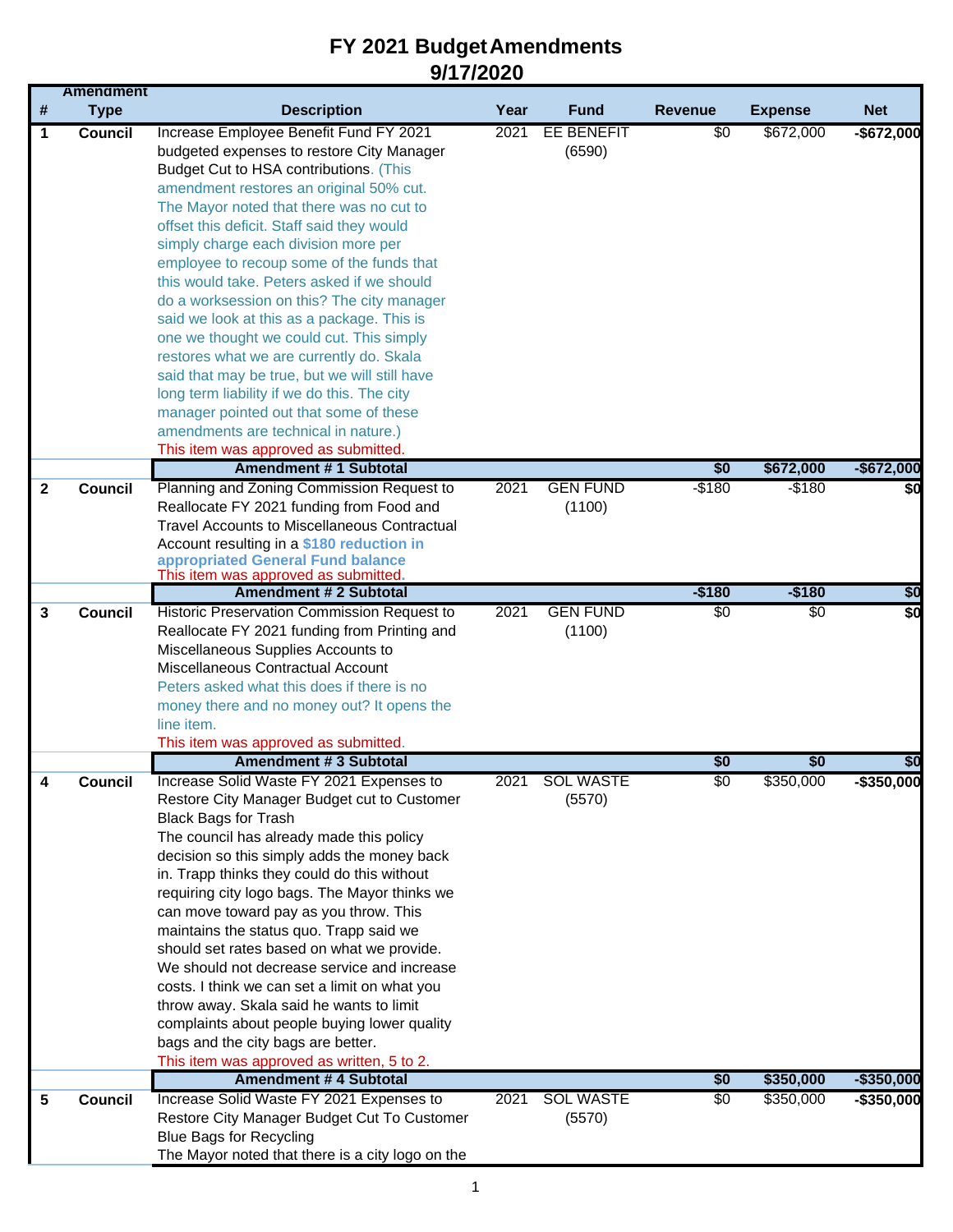|                |                | blue bags already.                                                                                       |      |                            |           |             |               |
|----------------|----------------|----------------------------------------------------------------------------------------------------------|------|----------------------------|-----------|-------------|---------------|
|                |                | This item was approved 6 to 1 with Pitzer voting                                                         |      |                            |           |             |               |
|                |                | NO.                                                                                                      |      |                            |           |             |               |
|                |                | <b>Amendment #5 Subtotal</b>                                                                             |      |                            | \$0       | \$350,000   | $-$350,000$   |
| 6              | <b>Council</b> | Restore Core Funding (including 7 Sr Refuse                                                              | 2021 | <b>SOL WASTE</b>           | \$0       | \$974,554   | $-$ \$974,554 |
|                |                | Collector and 4 Refuse Collector positions) for                                                          |      | (5570)                     |           |             |               |
|                |                | Curbside Recycling Service involved in the                                                               |      | <b>EE BENEFIT</b>          | \$0       | \$51,000    | $-$51,000$    |
|                |                | manual collection of residential bags<br>Net Increase 11.00 FTE                                          |      | (6590)                     |           |             |               |
|                |                | This restores what appeared in the original                                                              |      |                            |           |             |               |
|                |                | budget                                                                                                   |      |                            |           |             |               |
|                |                | This item was approved 5 to 2 with Pitzer and                                                            |      |                            |           |             |               |
|                |                | Peters voting NO.                                                                                        |      |                            |           |             |               |
|                |                | <b>Amendment #6 Subtotal</b>                                                                             |      |                            | \$0       | \$1,025,554 | $-$1,025,554$ |
| $\overline{7}$ | <b>Staff</b>   | Alternative Solid Waste Curbside Collection                                                              | 2021 | <b>GEN FUND</b>            | \$66,699  | \$66,699    | \$0           |
|                |                | Program:                                                                                                 |      | (1100)<br><b>SOL WASTE</b> |           |             |               |
|                |                | - Mandate use of City Bags, Provide all residential<br>customers in < 4 units two City Bags/week.        |      | (5570)                     | \$940,224 | \$1,006,923 | -\$66,699     |
|                |                | Additional bags can be purchased for \$2.00 a bag                                                        |      |                            |           |             |               |
|                |                | in rolls of five bags.                                                                                   |      |                            |           |             |               |
|                |                | - Require scheduling for Bulky Item pickup.                                                              |      |                            |           |             |               |
|                |                | - \$5/hour add pay for Refuse Collector and Sr                                                           |      |                            |           |             |               |
|                |                | Refuse Collectors for manual collection of bags.                                                         |      |                            |           |             |               |
|                |                | Will require \$0.85/month rate increase to cover                                                         |      |                            |           |             |               |
|                |                | the \$5/hour Add pay cost.                                                                               |      |                            |           |             |               |
|                |                | - Add a Code Enforcement Specialist in                                                                   |      |                            |           |             |               |
|                |                | Community Development that will be paid for by                                                           |      |                            |           |             |               |
|                |                | Solid Waste.                                                                                             |      |                            |           |             |               |
|                |                | Net Increase 1.00 FTE                                                                                    |      |                            |           |             |               |
|                |                | This is the staff recommendation based on<br>council input.                                              |      |                            |           |             |               |
|                |                | Skala has an alternative later.                                                                          |      |                            |           |             |               |
|                |                | The Mayor said this fixes the problem they create                                                        |      |                            |           |             |               |
|                |                | when they rejected the city manager's original                                                           |      |                            |           |             |               |
|                |                | plan. Fowler said she was in agreement with the                                                          |      |                            |           |             |               |
|                |                | \$5 add-pay and also favors the \$200 tool                                                               |      |                            |           |             |               |
|                |                | allowance. She thinks this is an interim measure<br>because she believes the city will vote on a new     |      |                            |           |             |               |
|                |                | way to do trash collection next April. She wants to                                                      |      |                            |           |             |               |
|                |                | know how we can make sure that our regular                                                               |      |                            |           |             |               |
|                |                | drivers are eligible for the higher pay. Sorrell said                                                    |      |                            |           |             |               |
|                |                | that with more staff they can reduce temporary                                                           |      |                            |           |             |               |
|                |                | workers and more people will be eligible. She<br>doesn't think this seems fair. She wants add-pay        |      |                            |           |             |               |
|                |                | for every regular employee regardless of who else                                                        |      |                            |           |             |               |
|                |                | is on the truck. Thomas said he sees this as an                                                          |      |                            |           |             |               |
|                |                | incentive and wants to support it that light.                                                            |      |                            |           |             |               |
|                |                |                                                                                                          |      |                            |           |             |               |
|                |                | Skala noted that in in Amendment 31, it reflects a                                                       |      |                            |           |             |               |
|                |                | \$2.50 add-pay, but it would apply to all the trash<br>workers intended. Then he explored how this       |      |                            |           |             |               |
|                |                | applies to all CDL drivers. His point is fairness. If                                                    |      |                            |           |             |               |
|                |                | you adopt amendment 31, you can get \$2.50 for                                                           |      |                            |           |             |               |
|                |                | CDL drivers and \$5 if they are tossing trash.                                                           |      |                            |           |             |               |
|                |                |                                                                                                          |      |                            |           |             |               |
|                |                | Pitzer said there is a problem about equity of pay<br>across divisions. Wee are talking about increasing |      |                            |           |             |               |
|                |                | pay for certain positions. Starting pay would                                                            |      |                            |           |             |               |
|                |                | become higher than fire fighters and the same as                                                         |      |                            |           |             |               |
|                |                | police. Is this fair? We are in a hole with a system                                                     |      |                            |           |             |               |
|                |                | that doesn't work. We are not addressing the                                                             |      |                            |           |             |               |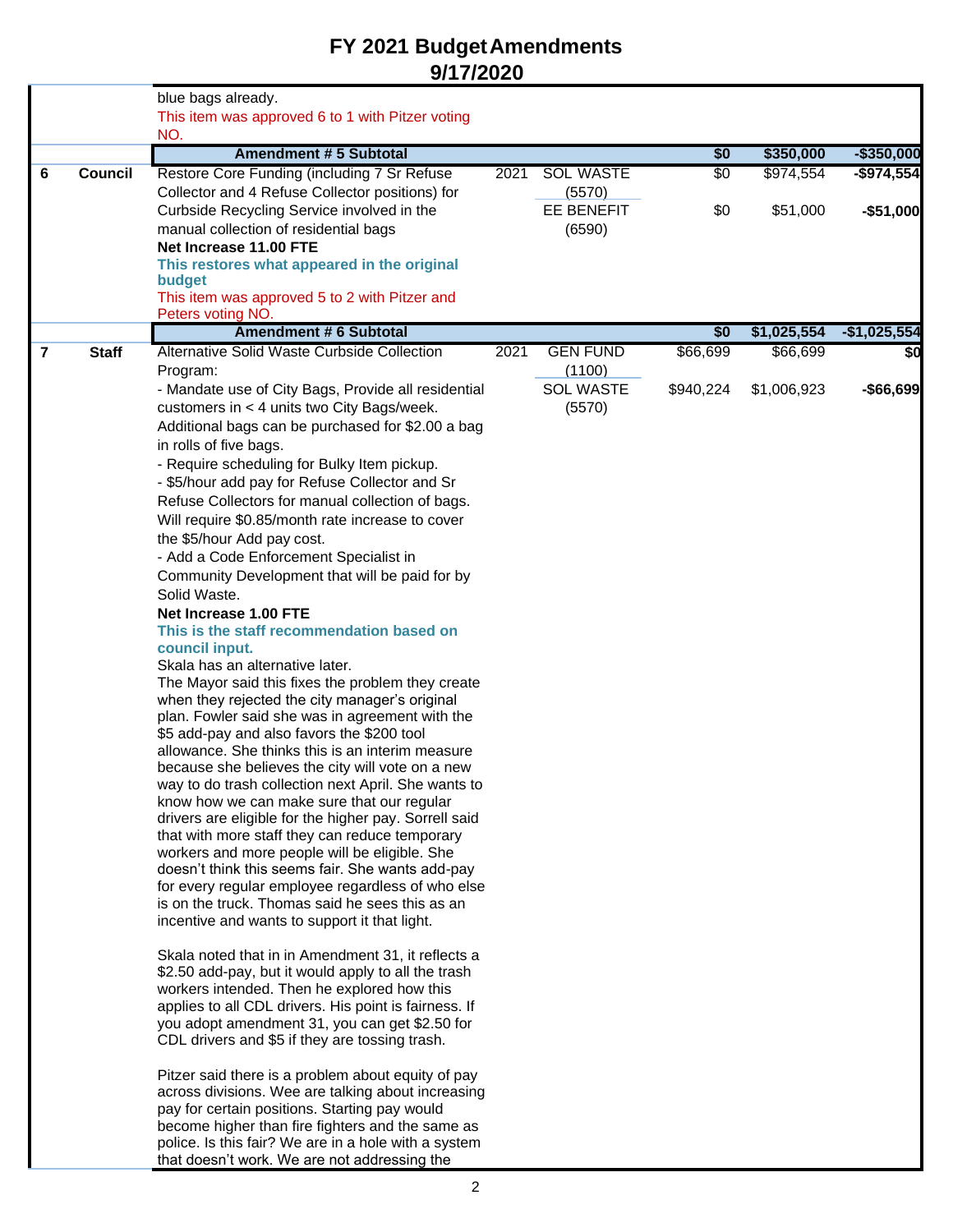|    |                | problem, we are arguing about rates. We need to<br>fix this. This is a band-aid at best. We had 9<br>employees for 8 routes on Monday. I cannot<br>support this raise. Nobody else is getting one and<br>I can't support it for just one group. HR said that<br>all the salary ranges are $OK$ – and an add-pay is<br>different than a pay raise. The Mayor said he<br>thinks the tool issue should be brought up through<br>the collective bargaining agreement - not through<br>the budget hearing.<br>Fowler said in 2015 she listened to the city<br>manager say that collecting trash is just as<br>dangerous as a firefighter, so they should be paid<br>like a firefighter. She believes that we will have a<br>balanced budget in April and that voters will<br>change the way we collect trash. This is about<br>equity. The Mayor asked if streets helps trash<br>since trash sometimes helps streets with plows.<br>Staff said they don't do this because streets don't<br>know the trash routes.<br>Skala said he is not convinced that the voters will<br>pass an automated trash system. However, at the<br>last council meeting we made a policy decision to<br>keep black bags and keep blue bags for curbside<br>recycling. Skala will support adoption of<br>amendment 7. Peters asked if this includes<br>recycling? Yes. You restored the blue bags and<br>you restored the personnel.<br>The amendment was approved 6 to 1 with Pitzer |      |                            |             |             |              |
|----|----------------|-------------------------------------------------------------------------------------------------------------------------------------------------------------------------------------------------------------------------------------------------------------------------------------------------------------------------------------------------------------------------------------------------------------------------------------------------------------------------------------------------------------------------------------------------------------------------------------------------------------------------------------------------------------------------------------------------------------------------------------------------------------------------------------------------------------------------------------------------------------------------------------------------------------------------------------------------------------------------------------------------------------------------------------------------------------------------------------------------------------------------------------------------------------------------------------------------------------------------------------------------------------------------------------------------------------------------------------------------------------------------------------------------------------------------------------------------------------|------|----------------------------|-------------|-------------|--------------|
|    |                | voting NO.                                                                                                                                                                                                                                                                                                                                                                                                                                                                                                                                                                                                                                                                                                                                                                                                                                                                                                                                                                                                                                                                                                                                                                                                                                                                                                                                                                                                                                                  |      |                            |             |             |              |
|    |                | <b>Amendment #7 Subtotal</b>                                                                                                                                                                                                                                                                                                                                                                                                                                                                                                                                                                                                                                                                                                                                                                                                                                                                                                                                                                                                                                                                                                                                                                                                                                                                                                                                                                                                                                |      |                            | \$1,006,923 | \$1,073,622 | $-$66,699$   |
| 30 | <b>Council</b> | Bag Limit for Residential Customers - 50 Black<br>Bags still provided to Customers, City Logo Bags<br>would NOT be required<br>This is a change.<br>Was not approved.                                                                                                                                                                                                                                                                                                                                                                                                                                                                                                                                                                                                                                                                                                                                                                                                                                                                                                                                                                                                                                                                                                                                                                                                                                                                                       | 2021 | <b>SOL WASTE</b><br>(5570) | \$0         | \$0         | \$0          |
|    |                | <b>Amendment #30 Subtotal</b>                                                                                                                                                                                                                                                                                                                                                                                                                                                                                                                                                                                                                                                                                                                                                                                                                                                                                                                                                                                                                                                                                                                                                                                                                                                                                                                                                                                                                               |      |                            | \$0         | \$0         | \$0          |
| 31 | Council        | \$2.50 per hour Add pay for all Permanent<br><b>Residential CDL Employees</b><br>This reduces add-in pay.<br>Skala suggested this amendment. It was not<br>seconded.<br>Skala amended this amendment to \$1 from \$2.50.<br>If you are throwing bags, you get \$5. If you are a<br>driver throwing bags, you get \$5. If you are a CDL<br>driver just driving - you get \$1 more. The city<br>manager said that for the most part, the drivers<br>won't be getting out of the trucks since we are<br>trying to reform the system.<br>This failed for lack of a second.                                                                                                                                                                                                                                                                                                                                                                                                                                                                                                                                                                                                                                                                                                                                                                                                                                                                                      |      | 2021 SOL WASTE<br>(5570)   | \$0         | \$88,556    | \$88,556     |
|    |                | <b>Amendment #31 Subtotal</b>                                                                                                                                                                                                                                                                                                                                                                                                                                                                                                                                                                                                                                                                                                                                                                                                                                                                                                                                                                                                                                                                                                                                                                                                                                                                                                                                                                                                                               |      |                            | \$0         | \$88,556    | $-$ \$88,556 |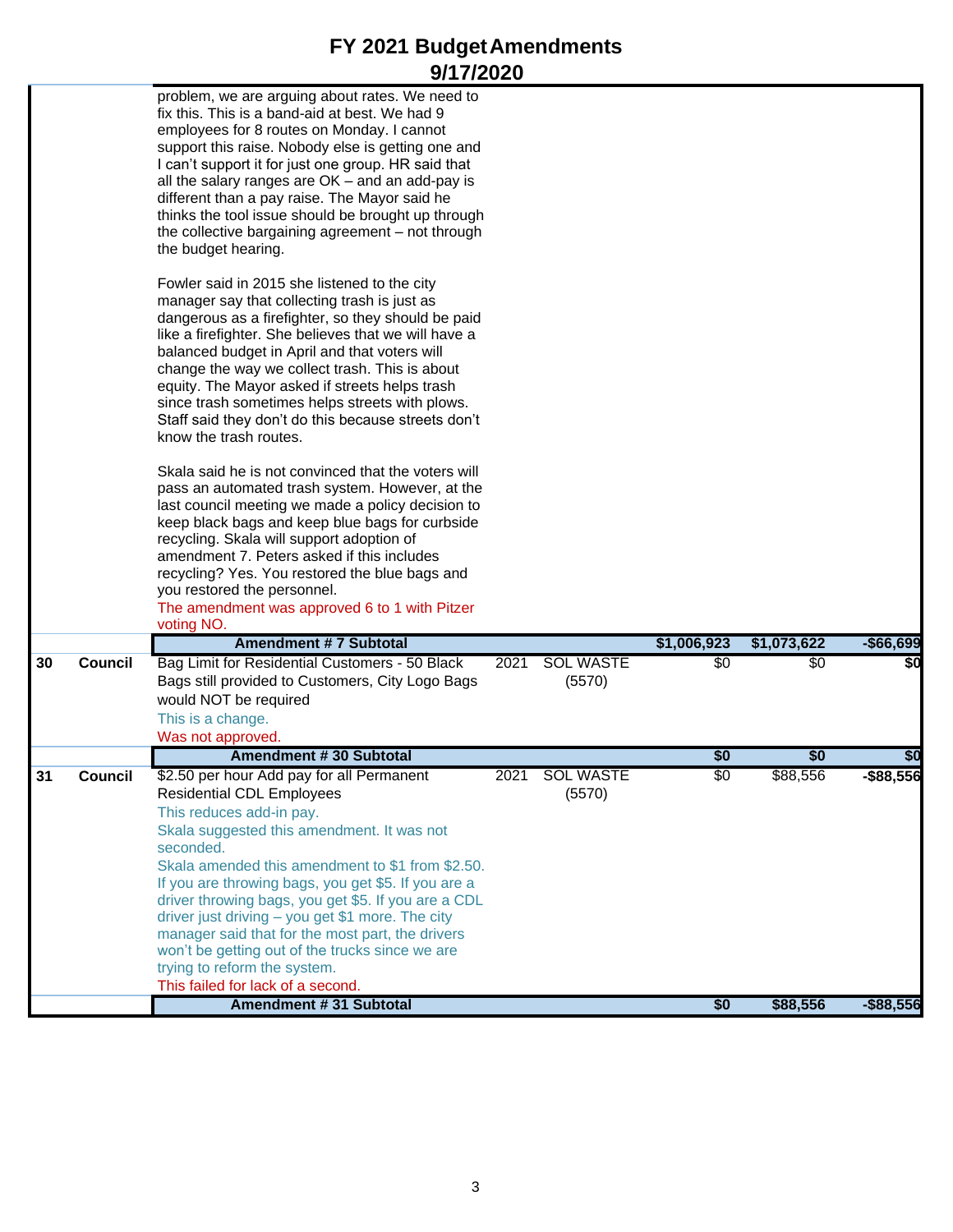|    | <b>Amendment</b> |                                                                                                                                                                                                                                                                                                                                                                                                                                                                                                                                                                                                                                                                                                                                                                                                                                                                                                                                                                                                                                                                                                                                                                                                                                                                                                                                                                                                                                                               |      |                             |                      |                      |             |
|----|------------------|---------------------------------------------------------------------------------------------------------------------------------------------------------------------------------------------------------------------------------------------------------------------------------------------------------------------------------------------------------------------------------------------------------------------------------------------------------------------------------------------------------------------------------------------------------------------------------------------------------------------------------------------------------------------------------------------------------------------------------------------------------------------------------------------------------------------------------------------------------------------------------------------------------------------------------------------------------------------------------------------------------------------------------------------------------------------------------------------------------------------------------------------------------------------------------------------------------------------------------------------------------------------------------------------------------------------------------------------------------------------------------------------------------------------------------------------------------------|------|-----------------------------|----------------------|----------------------|-------------|
| #  | <b>Type</b>      | <b>Description</b>                                                                                                                                                                                                                                                                                                                                                                                                                                                                                                                                                                                                                                                                                                                                                                                                                                                                                                                                                                                                                                                                                                                                                                                                                                                                                                                                                                                                                                            | Year | <b>Fund</b>                 | <b>Revenue</b>       | <b>Expense</b>       | <b>Net</b>  |
| 8  | <b>Council</b>   | Remove the Discovery Parking Extension (Gans<br>to New Haven) from the FY 2021 CIP<br>(No change from last time.<br>Thomas offered his support of eliminating this project<br>from the budget.<br>Thomas made a motion to adopt this amendment.<br>It was not seconded.<br>This amendment did NOT pass.                                                                                                                                                                                                                                                                                                                                                                                                                                                                                                                                                                                                                                                                                                                                                                                                                                                                                                                                                                                                                                                                                                                                                       | 2021 | <b>CAP IMPROV</b><br>(2190) | \$0                  | $-$2,593,485$        | \$2,593,485 |
|    |                  |                                                                                                                                                                                                                                                                                                                                                                                                                                                                                                                                                                                                                                                                                                                                                                                                                                                                                                                                                                                                                                                                                                                                                                                                                                                                                                                                                                                                                                                               |      | PIF<br>(2220)               | \$0                  | $-$1,096,770$        | \$1,096,770 |
|    |                  |                                                                                                                                                                                                                                                                                                                                                                                                                                                                                                                                                                                                                                                                                                                                                                                                                                                                                                                                                                                                                                                                                                                                                                                                                                                                                                                                                                                                                                                               |      | <b>CAP PROJ</b><br>(4400)   | $-$5,297,490$        | $-$5,297,490$        | \$0         |
|    |                  | <b>Amendment #8 Subtotal</b>                                                                                                                                                                                                                                                                                                                                                                                                                                                                                                                                                                                                                                                                                                                                                                                                                                                                                                                                                                                                                                                                                                                                                                                                                                                                                                                                                                                                                                  |      |                             | $-$5,297,490$        | $-$8,987,745$        | \$3,690,255 |
| 9  | Council          | Provide funding for Columbia Access Television<br>Appropriate. Will result in<br>\$35,000 increase in appropriated General<br><b>Fund balance</b><br>Fowler made a motion to adopt this<br>amendment. Trapp asked if this would<br>include a contract to move services and<br>equipment? Staff said they had already<br>done that. Peters said she thought they<br>were supposed to do a 3 year deal with<br>CAT TV. There was some discussion about<br>this a while back. Now we have taken a<br>different route. The 3 year plan was a<br>\$200,000 budget model. Now we are down<br>to a much lower type of enterprise. We are<br>working on new revenue streams including<br>a portable live stream service that was<br>mentioned in earlier testimony.<br>Skala said he thought this did not quite fit.<br>There have been other dramatic cuts. This<br>is a project that has been weaned from the<br>city's funding stream already and I do not<br>see increasing this at this time.<br>Thomas said he thought we received<br>franchise fees from cable companies. He<br>thinks we put most of these into the city<br>channel. He doesn't see this as supporting<br>some group - he thinks it is a democratic<br>way for people to have a voice. They have a<br>committed group of people who want to<br>keep this alive. He will support this.<br>The motion passed 4 to 3 with Pitzer, Skala<br>and Treece voting NO.<br><b>Amendment #9 Subtotal</b> | 2021 | <b>GEN FUND</b><br>(1100)   | \$35,000<br>\$35,000 | \$35,000<br>\$35,000 | \$0<br>\$0  |
| 32 | <b>Council</b>   | Open \$750 deductible Health Insurance Plan to                                                                                                                                                                                                                                                                                                                                                                                                                                                                                                                                                                                                                                                                                                                                                                                                                                                                                                                                                                                                                                                                                                                                                                                                                                                                                                                                                                                                                |      | 2021 EE BENEFIT             | \$0                  | Unknown              | (Unknown)   |
|    |                  | all employees - NOTE: Still waiting on costs from<br>Consultant<br>This would be a significant change.<br>Fowler said she would like to fine tune how we do<br>this over the next year. She indicated that she will<br>not move this forward tonight so it was not                                                                                                                                                                                                                                                                                                                                                                                                                                                                                                                                                                                                                                                                                                                                                                                                                                                                                                                                                                                                                                                                                                                                                                                            |      | (6590)                      |                      |                      |             |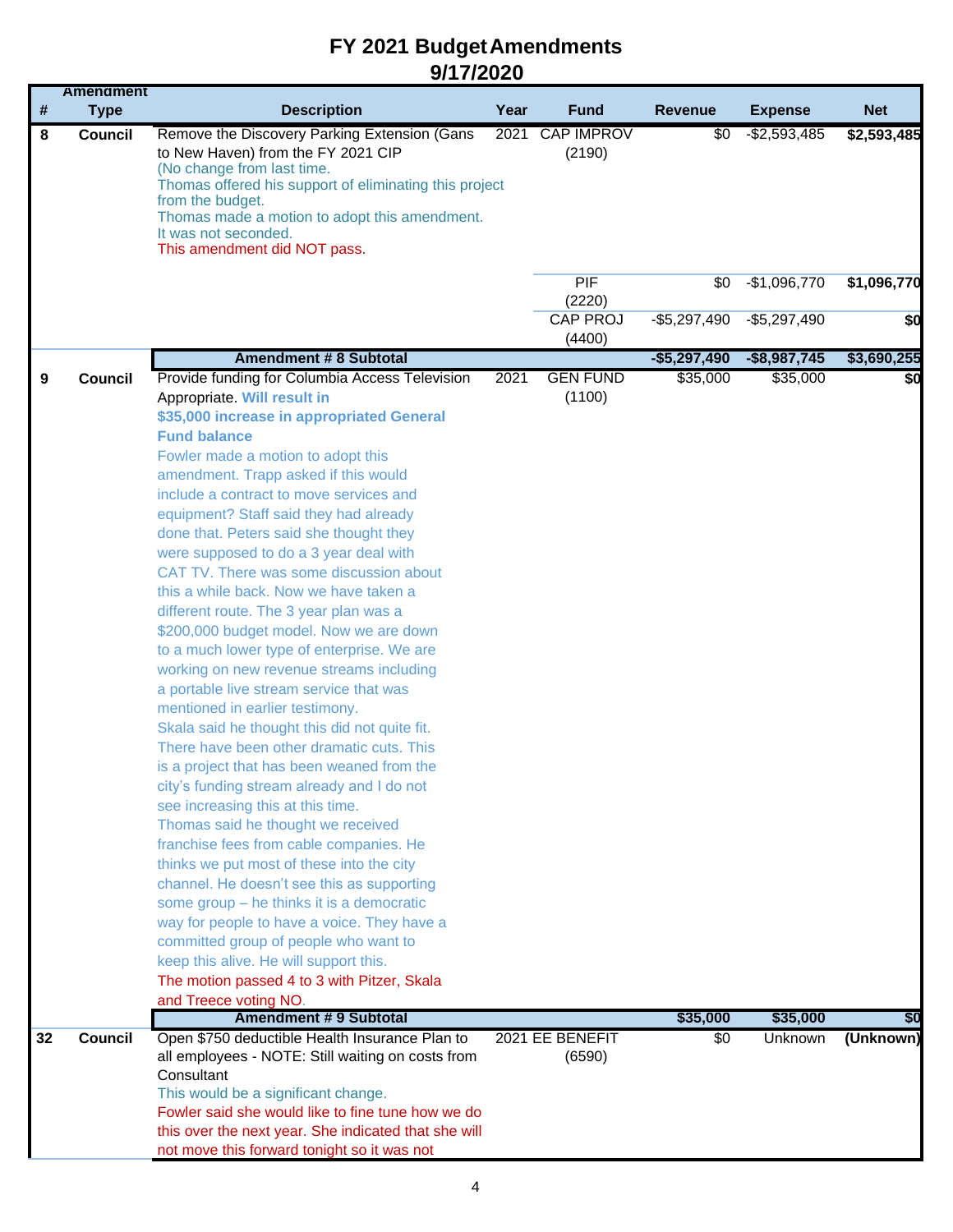|    |              | enacted.                                                                                                                                                                                                                                                                                                                                                                                                                                      |      |                                      |                |                    |                      |
|----|--------------|-----------------------------------------------------------------------------------------------------------------------------------------------------------------------------------------------------------------------------------------------------------------------------------------------------------------------------------------------------------------------------------------------------------------------------------------------|------|--------------------------------------|----------------|--------------------|----------------------|
|    |              | <b>Amendment #32 Subtotal</b>                                                                                                                                                                                                                                                                                                                                                                                                                 |      |                                      | \$0            | \$0                | \$0                  |
| 10 | <b>Staff</b> | FY 2021 Parks and Recreation Change to<br>Eliminate 1.00 FTE Construction Specialist<br>Position, Restore 1.00 FTE Construction<br>Mechanic Position and Utilize Savings to Restore<br>cuts in Forestry Temp Help and Instruments and<br>Apparatus, Restore Horticulture Instruments and<br>Apparatus funding, and Restore Fleet Fuel<br>funding.<br>Net Increase 0.00 FTE<br>Revenue neutral.<br>Approved in bulk (Amendments 10 through 29, | 2021 | <b>GEN FUND</b><br>(1100)            | $\sqrt[6]{30}$ | \$0                | \$0                  |
|    |              | unanimously.)                                                                                                                                                                                                                                                                                                                                                                                                                                 |      |                                      |                |                    |                      |
| 11 | <b>Staff</b> | <b>Amendment #10 Subtotal</b><br>Correct Estimated FY 2020 FTA Grant 5307                                                                                                                                                                                                                                                                                                                                                                     | 2020 | <b>TRANS TAX</b>                     | \$0<br>\$0     | \$0<br>\$1,700,000 | \$0<br>$-$1,700,000$ |
|    |              | funding and Transportation Sales Tax Subsidy in<br><b>Transit Operations</b>                                                                                                                                                                                                                                                                                                                                                                  |      | (2210)                               | \$0            | \$0                | \$0                  |
|    |              | This moves funds.<br>Approved in bulk (Amendments 10 through 29,                                                                                                                                                                                                                                                                                                                                                                              |      |                                      |                |                    |                      |
|    |              | unanimously.)                                                                                                                                                                                                                                                                                                                                                                                                                                 |      | 2021 PUB TRANS<br>(5530)             |                |                    |                      |
|    |              | Amendment # 11 Subtotal                                                                                                                                                                                                                                                                                                                                                                                                                       |      |                                      | \$0            | \$0                | \$0                  |
| 12 | <b>Staff</b> | Correct FY 2021 FTA CARES Funding and                                                                                                                                                                                                                                                                                                                                                                                                         | 2021 | <b>TRANS TAX</b>                     | \$0            | $-$2,006,031$      | \$2,006,031          |
|    |              | Subsidy from Transportation Sales Tax in Transit<br>Operations<br>This moves funds<br>Approved in bulk (Amendments 10 through 29,                                                                                                                                                                                                                                                                                                             |      | (2210)<br><b>PUB TRANS</b><br>(5530) | \$0            | \$0                | \$0                  |
|    |              | unanimously.)<br><b>Amendment #12 Subtotal</b>                                                                                                                                                                                                                                                                                                                                                                                                |      |                                      | \$0            | $-$2,006,031$      | \$2,006,031          |
| 13 | <b>Staff</b> | Reallocation of Transit Grant Funding for Capital                                                                                                                                                                                                                                                                                                                                                                                             | 2021 | <b>TRANS TAX</b>                     | $\sqrt[6]{3}$  | \$75,275           | \$75,275             |
|    |              | Projects (PT050 - Annual Transit Project, PT053<br>- Annual Bus Replacement, PT066 -<br>Rehab/Renovate Bus Surveillance System,<br>PT067 - Rehab/Renovate Power Distribution<br>Substation)                                                                                                                                                                                                                                                   |      | (2210)<br>PT CAP<br>(5531)           | $-$ \$42,056   | $-$42,056$         | \$0                  |
|    |              | Approved in bulk (Amendments 10 through 29, unanimously.)                                                                                                                                                                                                                                                                                                                                                                                     |      |                                      |                |                    |                      |
|    |              | <b>Amendment #13 Subtotal</b>                                                                                                                                                                                                                                                                                                                                                                                                                 |      |                                      | $-$42,056$     | \$33,219           | \$75,275             |
| 14 | <b>Staff</b> | Move Developer Contribution amount from CPS<br>from FY 2020 to FY 2021 for Sidewalk Capital<br>Project 00709 (Sinclair Road sidewalk - Nifong to<br>South Hampton Project) - no change to project<br>cost - just changing timing of expected receipt of<br>funds<br>No different than last time.<br>Approved in bulk (Amendments 10 through 29,<br>unanimously.)                                                                              | 2021 | <b>CAP PROJ</b><br>(4400)            | \$200,000      | \$200,000          | \$0                  |
|    |              | <b>Amendment #14 Subtotal</b>                                                                                                                                                                                                                                                                                                                                                                                                                 |      |                                      | \$200,000      | \$200,000          | \$0                  |
|    |              |                                                                                                                                                                                                                                                                                                                                                                                                                                               |      |                                      |                |                    |                      |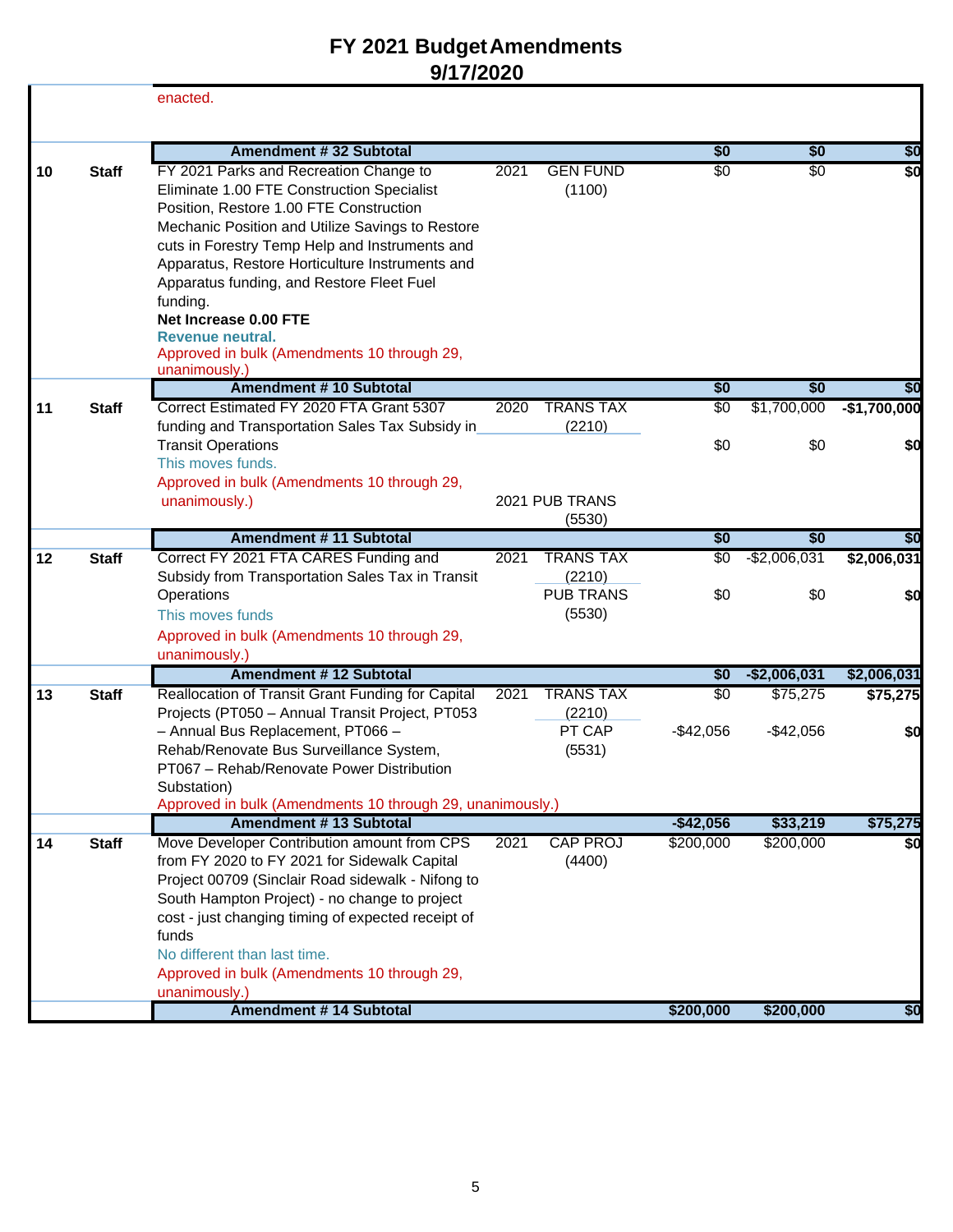|    | <b>Amendment</b> |                                                                                                                                                                                                                                                                                                    |      |                                       |                |                |              |
|----|------------------|----------------------------------------------------------------------------------------------------------------------------------------------------------------------------------------------------------------------------------------------------------------------------------------------------|------|---------------------------------------|----------------|----------------|--------------|
| #  | <b>Type</b>      | <b>Description</b>                                                                                                                                                                                                                                                                                 | Year | <b>Fund</b>                           | <b>Revenue</b> | <b>Expense</b> | <b>Net</b>   |
| 15 | <b>Staff</b>     | Increase Estimated FY 2020 Airport Capital<br>Project AP140 (Design/Construct Taxilane and<br>Apron Project) after Ordinance 024324 was<br>passed which appropriated funding from Mo<br>Highways and Transportation Commission<br>Moves years                                                      | 2020 | AP CAP<br>(5541)                      | \$221,809      | \$221,809      | \$0          |
|    |                  | Approved in bulk (Amendments 10 through 29,                                                                                                                                                                                                                                                        |      |                                       |                |                |              |
|    |                  | unanimously.)                                                                                                                                                                                                                                                                                      |      |                                       |                |                |              |
|    |                  | <b>Amendment #15 Subtotal</b>                                                                                                                                                                                                                                                                      |      |                                       | \$0            | \$0            | \$0          |
| 16 | <b>Staff</b>     | Reduce FY 2020 Estimated IT Budgeted<br>Expenses and Increase FY 2021 Expenses                                                                                                                                                                                                                     | 2020 | π<br>(6740)                           | \$0            | $-$77,595$     | \$77,595     |
|    |                  | related to delay in Data Center Backup project in<br>the Daniel Boone Building<br>Approved in bulk (Amendments 10 through 29,<br>unanimously.)                                                                                                                                                     | 2021 |                                       | \$0            | \$77,595       | $-$77,595$   |
|    |                  | <b>Amendment #16 Subtotal</b>                                                                                                                                                                                                                                                                      |      |                                       | \$0            | \$0            | \$0          |
| 17 | <b>Staff</b>     | Revenue reduction for leased space in 5th and<br><b>Walnut Garage</b><br>Loss of tenant<br>Approved in bulk (Amendments 10 through 29,<br>unanimously.)                                                                                                                                            | 2021 | <b>PARKING</b><br>(5560)              | $-$ \$49,132   | \$0            | $-$ \$49,132 |
|    |                  | <b>Amendment #17 Subtotal</b>                                                                                                                                                                                                                                                                      |      |                                       | $-$49,132$     | \$0            | $-$ \$49,132 |
| 18 | <b>Staff</b>     | Delete 1.00 FTE WWTP Operator - Approved                                                                                                                                                                                                                                                           | 2021 | <b>SEWER</b>                          | $\sqrt{6}$     | $-$ \$47,812   | \$47,812     |
|    |                  | Budget Cut that did not get included in the City<br>Manager's Budget (Position ID 2601002)<br>Net Increase (1.00) FTE<br>One change<br>Approved in bulk (Amendments 10 through 29,                                                                                                                 |      | (5550)<br><b>EE BENEFIT</b><br>(6590) | \$0            | $-$750$        | \$750        |
|    |                  | unanimously.)<br><b>Amendment #18 Subtotal</b>                                                                                                                                                                                                                                                     |      |                                       | \$0            | $-$48,562$     | \$48,562     |
| 19 | <b>Staff</b>     | Increase FY 2021 Self Insurance Fund Budget for 2021<br>Excess Liability Insurance Premium - Obtained<br>New Information resulting in a higher cost for next<br>year<br>Increases city cost<br>Approved in bulk (Amendments 10 through 29,                                                         |      | <b>SELF INS</b><br>(6690)             | \$0            | \$113,569      | $-$113,569$  |
|    |                  | unanimously.)<br><b>Amendment #19 Subtotal</b>                                                                                                                                                                                                                                                     |      |                                       | \$0            | \$113,569      | $-$113,569$  |
| 20 | <b>Staff</b>     | Increase FY 2021 Airport Capital Project<br>Expenses for AP111 (Airport Terminal Project) for<br>demolition of Hangar 350 - source will be<br><b>Enterprise Funding</b><br><b>Fund found</b><br>Approved in bulk (Amendments 10 through 29,<br>unanimously.)                                       | 2021 | <b>AP CAP</b><br>(5541)               | \$0            | \$142,513      | $-$142,513$  |
|    |                  | <b>Amendment # 20 Subtotal</b>                                                                                                                                                                                                                                                                     |      |                                       | \$0            | \$142,513      | $-$142,513$  |
| 21 | <b>Staff</b>     | Increase FY 2021 Storm Water Capital Project<br>Expenses for SS140 (Greenwood South project)<br>as Bid for construction came in higher than<br>expected. Enterprise Revenue will provide the<br>funding<br>Estimates came in high.<br>Approved in bulk (Amendments 10 through 29,<br>unanimously.) | 2021 | <b>STORM CAP</b><br>(5581)            | \$0            | \$32,000       | $-$32,000$   |
|    |                  | <b>Amendment # 21 Subtotal</b>                                                                                                                                                                                                                                                                     |      |                                       | \$0            | \$32,000       | $-$32,000$   |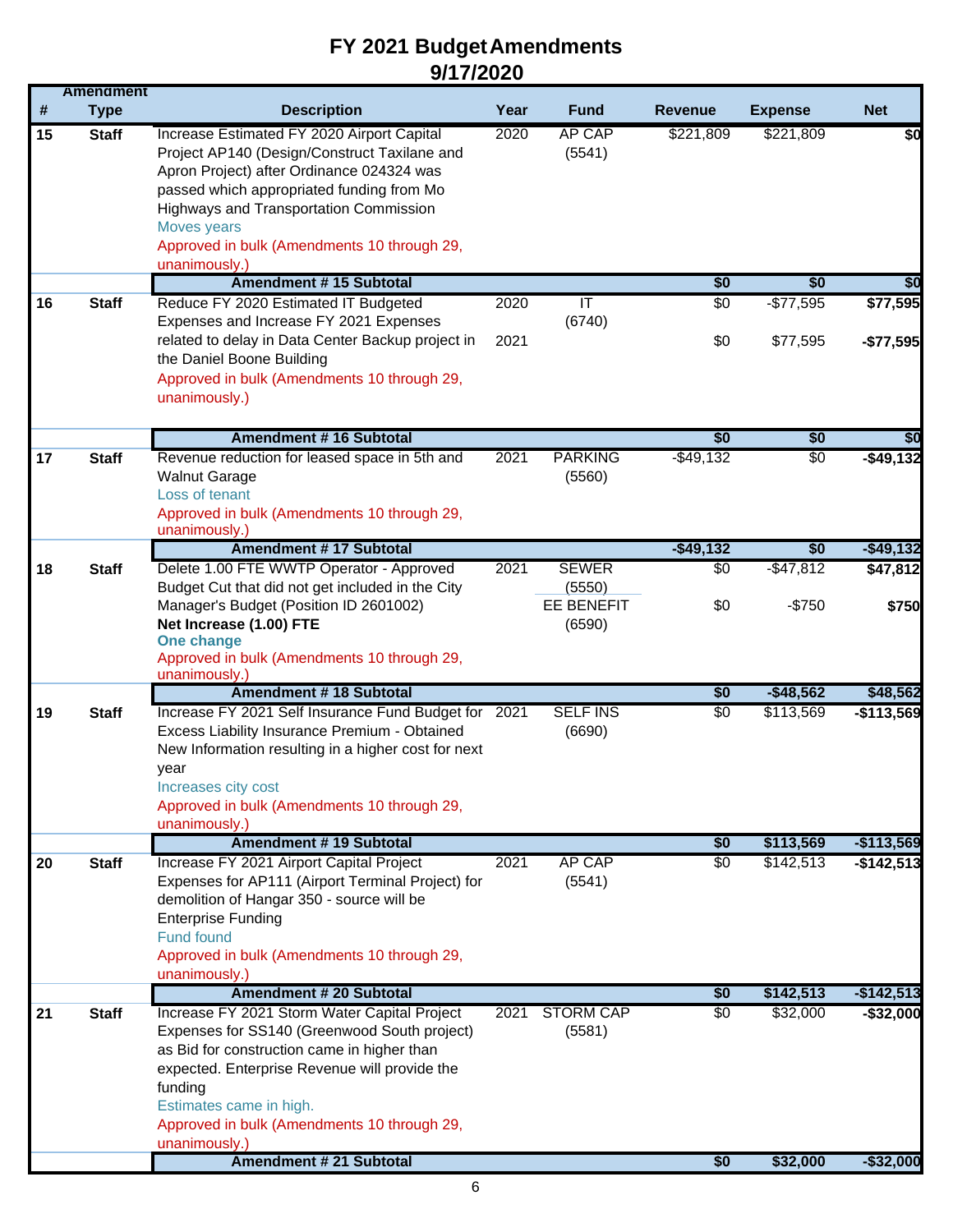|      | <b>Amendment</b> |                                                                    |      |                                             |                |                |             |
|------|------------------|--------------------------------------------------------------------|------|---------------------------------------------|----------------|----------------|-------------|
| $\#$ | <b>Type</b>      | <b>Description</b>                                                 | Year | <b>Fund</b>                                 | <b>Revenue</b> | <b>Expense</b> | <b>Net</b>  |
| 22   | <b>Staff</b>     | Intragovernmental Fee Changes and Technical<br>Corrections         | 2020 | CAP PROJ<br>(4400)                          | \$100,000      | \$100,000      | \$0         |
|      |                  | <b>Will reduce appropriated General Fund</b><br>balance by \$7,381 | 2021 | <b>GEN FUND</b><br>(1100)                   | \$35,839       | \$350,839      | \$0         |
|      |                  | Approved in bulk (Amendments 10 through 29,<br>unanimously.)       |      |                                             |                |                |             |
|      |                  |                                                                    |      | <b>CVB</b><br>(2290)                        | \$0            | $-$15,677$     | \$15,677    |
|      |                  |                                                                    |      | <b>CONTRIB</b><br>(2310)                    | \$0            | $-$15$         | \$15        |
|      |                  |                                                                    |      | <b>MMSWD</b><br>(2320)                      | \$52           | \$52           | \$0         |
|      |                  |                                                                    |      | <b>CDBG</b><br>(2660)                       | \$0            | $-$ \$64       | \$64        |
|      |                  |                                                                    |      | <b>RAILROAD</b><br>(5030)                   | $-$ \$92,280   | $-$ \$36       | $-$92,244$  |
|      |                  |                                                                    |      | <b>TRANSLOAD</b><br>(5040)                  | \$0            | $-$49$         | \$49        |
|      |                  |                                                                    |      | <b>WATER</b><br>(5500)                      | \$0            | $-$ \$61,148   | $-$61,148$  |
|      |                  |                                                                    |      | <b>ELECTRIC</b><br>(5510)                   | \$3,746        | $-$26,800$     | \$30,546    |
|      |                  |                                                                    |      | <b>REC SERV</b><br>(5520)                   | \$0            | $-$ \$5,254    | \$5,254     |
|      |                  |                                                                    |      | <b>PUB TRANS</b><br>(5530)                  | $-$14,570$     | $-$19,121$     | \$4,551     |
|      |                  |                                                                    |      | <b>AIRPORT</b><br>(5540)                    | \$0            | \$1,424        | $-$1,424$   |
|      |                  |                                                                    |      | <b>SEWER</b><br>(5550)                      | \$0            | $-$ \$24,362   | \$24,362    |
|      |                  |                                                                    |      | <b>PARKING</b><br>(5560)                    | \$394          | \$12,343       | $-$11,949$  |
|      |                  |                                                                    |      | <b>SOL WASTE</b><br>(5570)                  | \$0            | \$36,919       | $-$36,919$  |
|      |                  |                                                                    |      | <b>STORM</b><br>(5580)                      | \$0            | $-$297$        | \$297       |
|      |                  |                                                                    |      | <b>EE BENEFIT</b><br>(6590)                 | $-$5,916$      | $-$ \$370      | $- $5,546$  |
|      |                  |                                                                    |      | <b>SELF INS</b><br>(6690)                   | $-$1,123$      | $-$143$        | $-$ \$980   |
|      |                  |                                                                    |      | <b>FLEET</b><br>(6720)                      | \$0            | $-$3,469$      | \$3,469     |
|      |                  |                                                                    |      | $\overline{\mathsf{I}\mathsf{T}}$<br>(6740) | \$0            | $-$2,620$      | \$2,620     |
|      |                  | <b>Amendment # 22 Subtotal</b>                                     |      |                                             | $- $73,858$    | \$242,152      | $-$123,306$ |
| 23   | <b>Staff</b>     | FY 2021 Grant Funding                                              | 2021 | <b>GEN FUND</b>                             | \$155,861      | \$155,861      | \$          |
|      |                  | Approved in bulk (Amendments 10 through 29,<br>unanimously.)       |      |                                             |                |                |             |
|      |                  |                                                                    |      | (1100)<br><b>CVB</b>                        | \$336,537      | \$336,537      | \$0         |
|      |                  |                                                                    |      | (2290)<br><b>CDBG</b><br>(2660)             | \$573,473      | \$573,473      | \$0         |
|      |                  | Amendment # 23 Subtotal                                            |      |                                             | \$1,065,871    | \$1,065,871    | \$0         |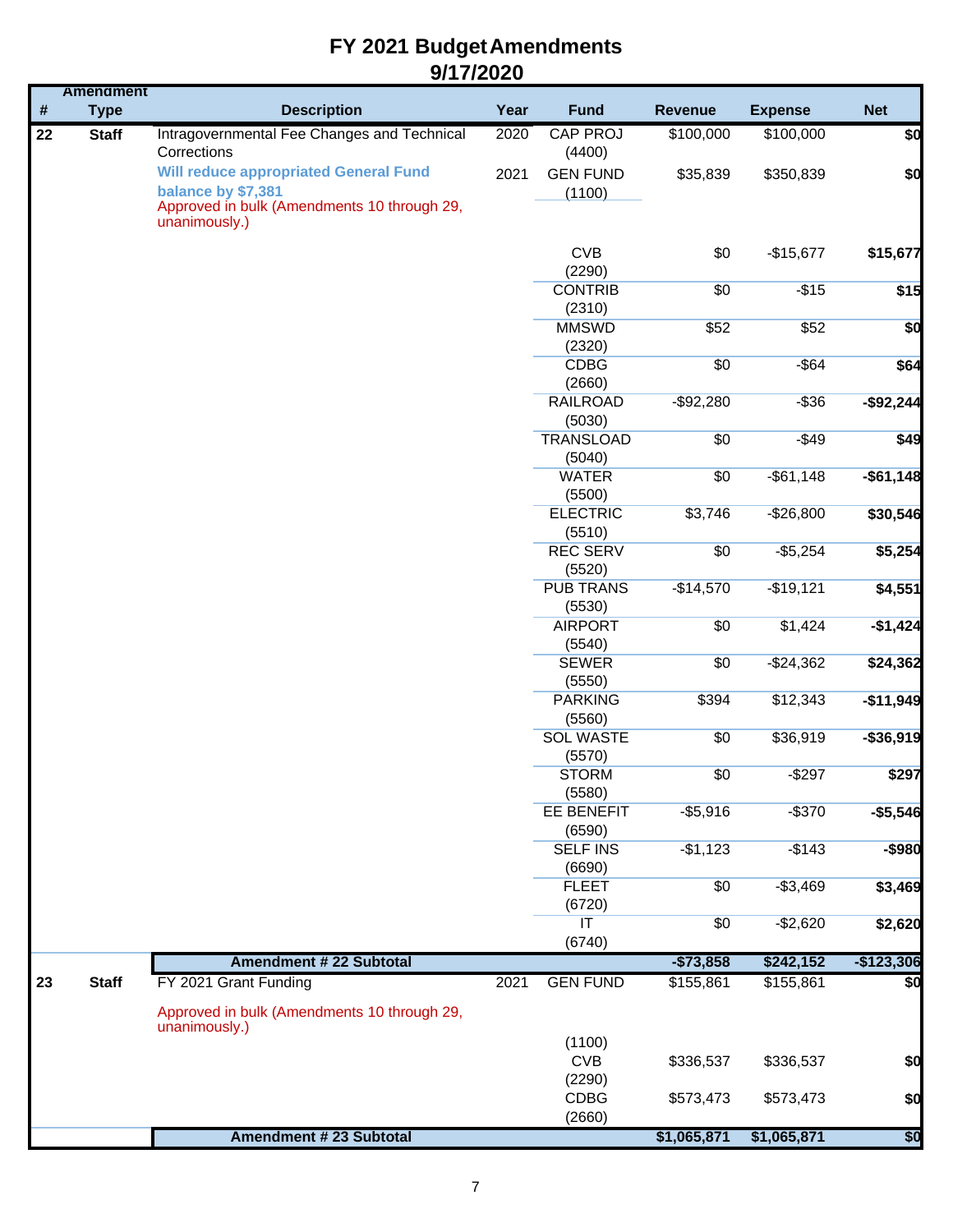|    | <b>Amendment</b> |                                                                                      |      |                           |                 |                |              |
|----|------------------|--------------------------------------------------------------------------------------|------|---------------------------|-----------------|----------------|--------------|
| #  | <b>Type</b>      | <b>Description</b>                                                                   | Year | <b>Fund</b>               | <b>Revenue</b>  | <b>Expense</b> | <b>Net</b>   |
| 24 | <b>Staff</b>     | Appropriate FAA Funding for Construction of<br>AP125 (Extension of Runway 2-20)      | 2021 | <b>AP CAP</b><br>(5541)   | \$9,990,320     | \$9,990,320    | \$0          |
|    |                  | NOTE: \$63,426 Enterprise Revenue and                                                |      |                           |                 |                |              |
|    |                  | \$936,574 Transportation Sales Tax will be                                           |      |                           |                 |                |              |
|    |                  | reallocated to AP124 COU Parking Lot                                                 |      |                           |                 |                |              |
|    |                  | improvements and \$118,312 Transportation                                            |      |                           |                 |                |              |
|    |                  | Sales Tax will be transferred back to                                                |      |                           |                 |                |              |
|    |                  | <b>Transportation Sales Tax Fund</b>                                                 |      |                           |                 |                |              |
|    |                  | Approved in bulk (Amendments 10 through 29,                                          |      |                           |                 |                |              |
|    |                  | unanimously.)                                                                        |      |                           |                 |                |              |
|    |                  | <b>Amendment # 24 Subtotal</b>                                                       |      |                           | \$9,990,320     | \$9,990,320    | \$0          |
| 25 | <b>Staff</b>     | <b>Wellness Credit</b>                                                               | 2021 | <b>EE BENEFIT</b>         | \$40,000        | \$40,000       | \$0          |
|    |                  | Comes from insurance carrier<br>Approved in bulk (Amendments 10 through 29,          |      | (6590)                    |                 |                |              |
|    |                  | unanimously.)                                                                        |      |                           |                 |                |              |
|    |                  | <b>Amendment # 25 Subtotal</b>                                                       |      |                           | \$40,000        | \$40,000       | \$0          |
| 26 | <b>Staff</b>     | Utilities Contract with Telvent                                                      | 2021 | <b>ELECTRIC</b>           | \$0             | \$35,910       | $-$ \$35,910 |
|    |                  | Approved in bulk (Amendments 10 through 29,<br>unanimously.)                         |      | (5510)                    |                 |                |              |
|    |                  | <b>Amendment # 26 Subtotal</b>                                                       |      |                           | \$0             | \$35,910       | $- $35,910$  |
| 27 | <b>Staff</b>     | Electric Vehicle (EV) Charging Station                                               | 2021 | <b>ELECTRIC</b>           | $\overline{50}$ | \$50,000       | $-$50,000$   |
|    |                  | Approved in bulk (Amendments 10 through 29,<br>unanimously.)                         |      | (5510)                    |                 |                |              |
|    |                  |                                                                                      |      |                           |                 |                |              |
|    |                  | <b>Amendment # 27 Subtotal</b>                                                       |      |                           | \$0             | \$50,000       | $-$50,000$   |
| 28 | <b>Staff</b>     | Cullimore Cottages Agreement from Electric to                                        | 2021 | <b>GEN FUND</b>           | \$50,000        | \$50,000       | \$0          |
|    |                  | <b>Community Development</b><br>This is about the original amendment that            |      | (1100)<br><b>ELECTRIC</b> | \$0             |                |              |
|    |                  | directed the city to install solar panels                                            |      | (5510)                    |                 | \$50,000       | $-$50,000$   |
|    |                  |                                                                                      |      |                           |                 |                |              |
|    |                  | Approved in bulk (Amendments 10 through 29,                                          |      |                           |                 |                |              |
|    |                  | unanimously.)<br><b>Amendment # 28 Subtotal</b>                                      |      |                           | \$50,000        | \$50,000       | \$0          |
| 29 | Staff            | <b>Community Relations Supplemental</b>                                              | 2020 | <b>COMM REL</b>           | \$0             | $-$ \$281,850  | \$281,850    |
|    |                  |                                                                                      |      |                           |                 |                |              |
|    |                  | This changes sources for funding for community<br>relations operations and equipment |      |                           |                 |                |              |
|    |                  |                                                                                      |      | (6750)                    |                 |                |              |
|    |                  | Approved in bulk (Amendments 10 through 29,                                          | 2021 | <b>GEN FUND</b>           | \$281,850       | \$281,850      | \$0          |
|    |                  | unanimously.)                                                                        |      | (1100)                    |                 |                |              |
|    |                  |                                                                                      |      | <b>COMM REL</b>           | \$0             | \$281,850      | $-$281,850$  |
|    |                  |                                                                                      |      | (6750)                    |                 |                |              |
|    |                  | <b>Amendment # 29 Subtotal</b>                                                       |      |                           | \$281,850       | \$281,850      | \$0          |